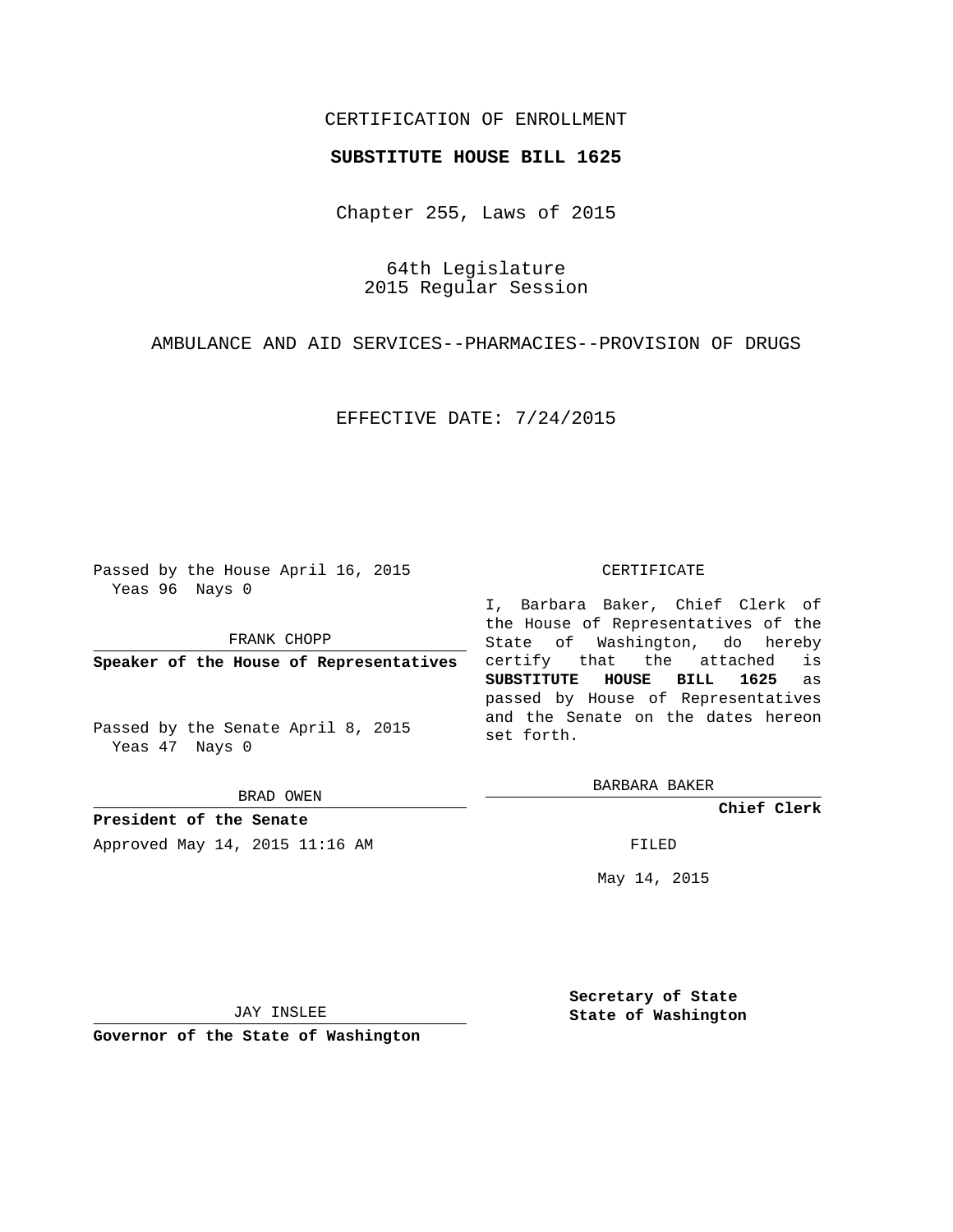## **SUBSTITUTE HOUSE BILL 1625**

AS AMENDED BY THE SENATE

Passed Legislature - 2015 Regular Session

# **State of Washington 64th Legislature 2015 Regular Session**

**By** House Health Care & Wellness (originally sponsored by Representatives Schmick and Wylie)

READ FIRST TIME 02/19/15.

1 AN ACT Relating to the provision of drugs to ambulance and aid 2 services; adding a new section to chapter 18.64 RCW; adding a new 3 section to chapter 70.168 RCW; and providing an expiration date.

4 BE IT ENACTED BY THE LEGISLATURE OF THE STATE OF WASHINGTON:

5 NEW SECTION. **Sec. 1.** A new section is added to chapter 18.64 6 RCW to read as follows:

 A pharmacy that is licensed under this chapter and operated by a hospital that is licensed under chapter 70.41 RCW may provide drugs to ambulance or aid services that are licensed under RCW 18.73.130 for use associated with providing emergency medical services to 11 patients if the following conditions are met:

12 (1) The hospital is located in the same or an adjacent county to 13 the county in which the ambulance or aid service operates;

14 (2) A medical program director of an ambulance or aid service has 15 requested drugs from the hospital per agreed protocol. A medical 16 program director may only request drugs that:

17 (a) Are relevant to the level of service provided by the 18 ambulance or aid service and the training of its emergency medical 19 personnel; and

20 (b) Are approved as part of the ambulance or aid service 21 prehospital patient care protocols for use by emergency medical

p. 1 SHB 1625.SL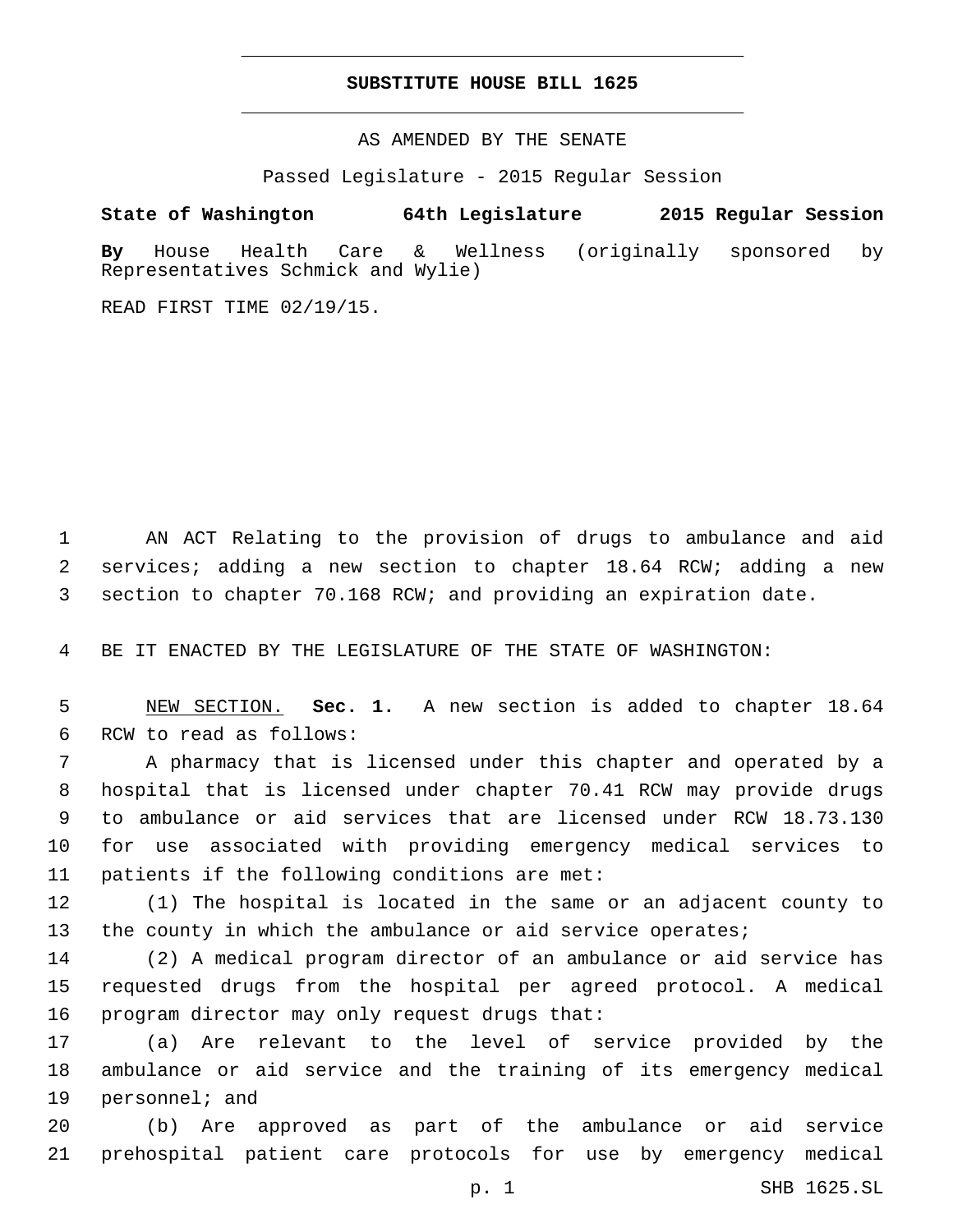personnel in the county in which the ambulance or aid service is 2 located; and

 (3) The provision of the drugs by the pharmacy is not contingent upon arrangements for the transport of patients to the hospital that operates the pharmacy for reasons other than the consideration of patients' medical needs and any patient care procedures.

 NEW SECTION. **Sec. 2.** A new section is added to chapter 70.168 8 RCW to read as follows:

 (1) The emergency medical services and trauma care steering committee established in RCW 70.168.020 shall consider the use of the following medications by emergency medical technicians certified 12 under chapter 18.73 RCW:

 (a) Hydrocortisone sodium succinate or similar medications for 14 the treatment of adrenal insufficiency; and

15 (b) Glucagon emergency kits.

16 (2) The review shall consider:

 (a) The adequacy of current training for emergency medical technicians to administer the medications in subsection (1) of this 19 section;

 (b) The feasibility of supplementing the training of emergency medical technicians on either a statewide basis or a local basis to administer the medications in subsection (1) of this section;

 (c) The costs and the likely utilization of stocking ambulances with the medications in subsection (1) of this section; and

 (d) Options for localized solutions to specific community needs for the medications in subsection (1) of this section where only basic life support services are available, including needs that may 28 arise in a school setting.

 (3) The steering committee may appoint a work group to develop a draft report to present to the full steering committee, prior to the 31 full steering committee adopting its report.

 (4) By December 15, 2015, the steering committee shall report to the governor and the appropriate committees of the legislature. The report shall summarize the review of the topics in subsection (2) of this section and any policy recommendations related to the review. The report shall include any available data related to the frequency of incidents requiring the administration of medications in 38 subsection (1) of this section.

39 (5) This section expires June 30, 2016.